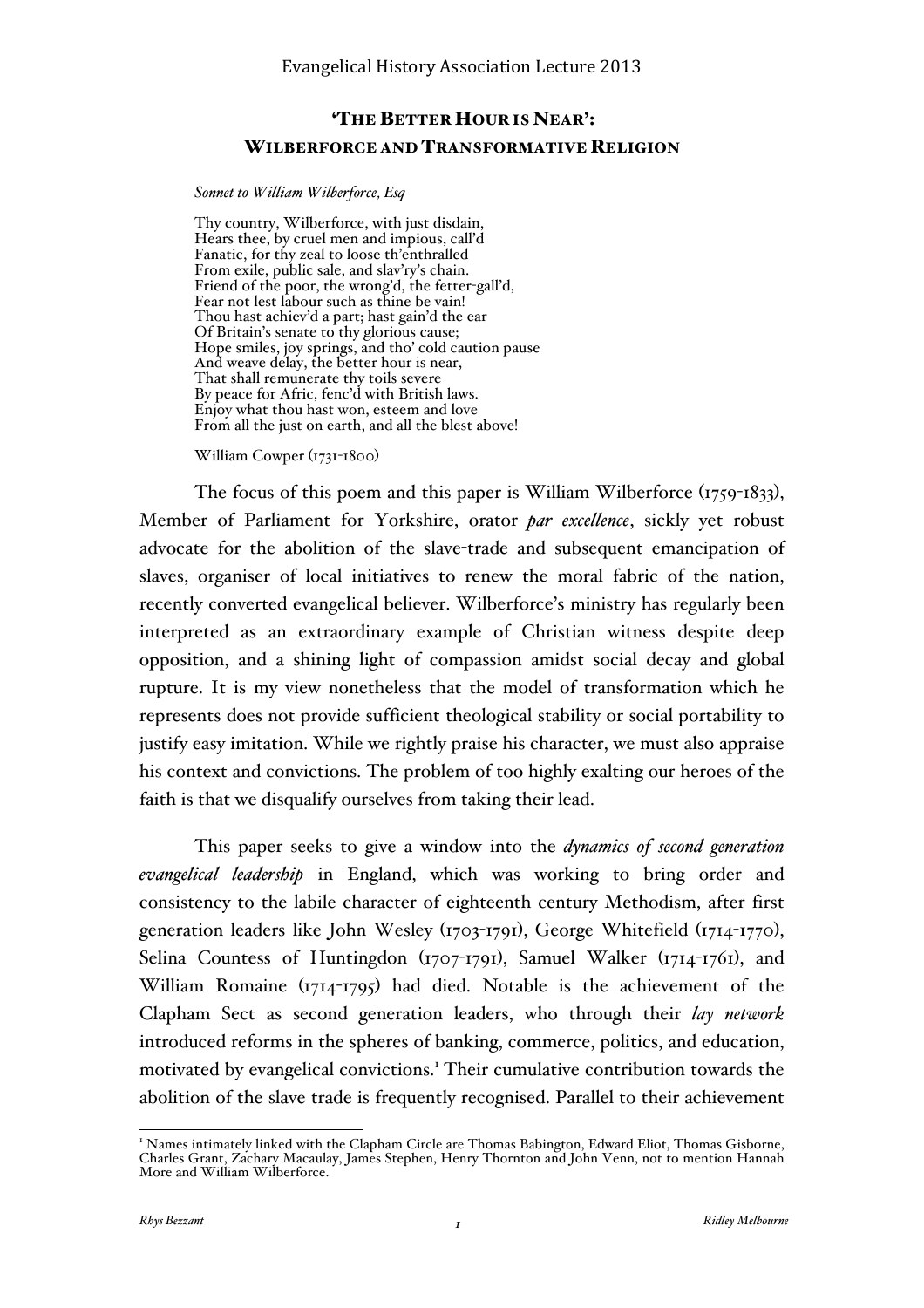(and often seen as their brains-trust) was the *preaching and training ministry of Charles Simeon* of Cambridge (1759-1836), who as a moderate Calvinist clergyman worked tirelessly within the structures of the Church of England for its reform, encouraging many aspirants towards ordained ministry. <sup>2</sup> Any interpretation of the achievements of the Clapham Sect must also consider the impact of the American (1776) and French (1789) Revolutions, which reflexively shaped the *eschatology of British evangelicals and expectations of British imperial expansion*. Political upheaval amongst neighbours far and near, coupled with rapid social and industrial change at home, created a profound desire for stability in the British body politic.

### 'Call'd Fanatic': Wilberforce's Vital Piety and Personal Transformation

It was no foregone conclusion that Wilberforce would exercise moral suasion in the nation as an evangelical believer. William Cowper's poem on slavery, from which the quotations in each section heading derive, highlights here the horror of evangelical conversion in the eyes of the establishment, from which Wilberforce emerged. He was introduced to the pesky enthusiasm of Methodism when boarding in 1769 with extended family in Wimbledon, a polite suburb of London. His mother quickly brought him home to Hull in Yorkshire to be rid of such dangerous influence. As a student at Cambridge (from 1776) he preferred life on the hog to earnest piety, though one tutor in particular, Isaac Milner (1750- 1820), impressed him greatly. He wasn't to know that Milner was himself a convert to the movement dedicated to promoting vital piety (subsequently known as evangelicalism), until they travelled together on two Grand Tours of the continent, during which time they read and discussed Phillip Doddridge's *The Rise and Progress of Religion in the Soul*. It was a gradual process, but Wilberforce eventually found himself persuaded of the claims of evangelical faith, that sin was more serious and atonement more reassuring than latitudinarian Anglicans allowed. Evangelicals were consistently more pessimistic about human nature than any of the Enlightened alternatives.<sup>3</sup>

Wilberforce continued nonetheless to mix with the élite of the land, attended their clubs and spoke their language, and in the end, having taken advice

<sup>&</sup>lt;sup>2</sup> Contrasted with Anglican Evangelicalism of which he was the most notable representative, we recognise the existence of a more extreme variety of evangelicalism which advocated 'pentecostal, pre-millenarian, Adventist, and revivalist' views. See Boyd Hilton, *The Age of Atonement: The Influence of Evangelicalism on Social and Economic Thought, 1795-1865* (Oxford: Clarendon Press, 1988), 10. His moderation was significant, for Calvinism had come to be associated in England with unstable models of social transformation, given the experience of the Civil Wars and Interregnum of the seventeenth century. See David W. Smith, *Transforming*<br>*the World?: The Social Impact of British Evangelicalism* (Carlisle: Paternoster, 1998), 20.

<sup>&</sup>lt;sup>3</sup> Hilton, *Age of Atonement*, 3. This of course is balanced by the post-millennialism of his day, which allowed for progress in the social and material realms, given the progress and success of evangelistic enterprise.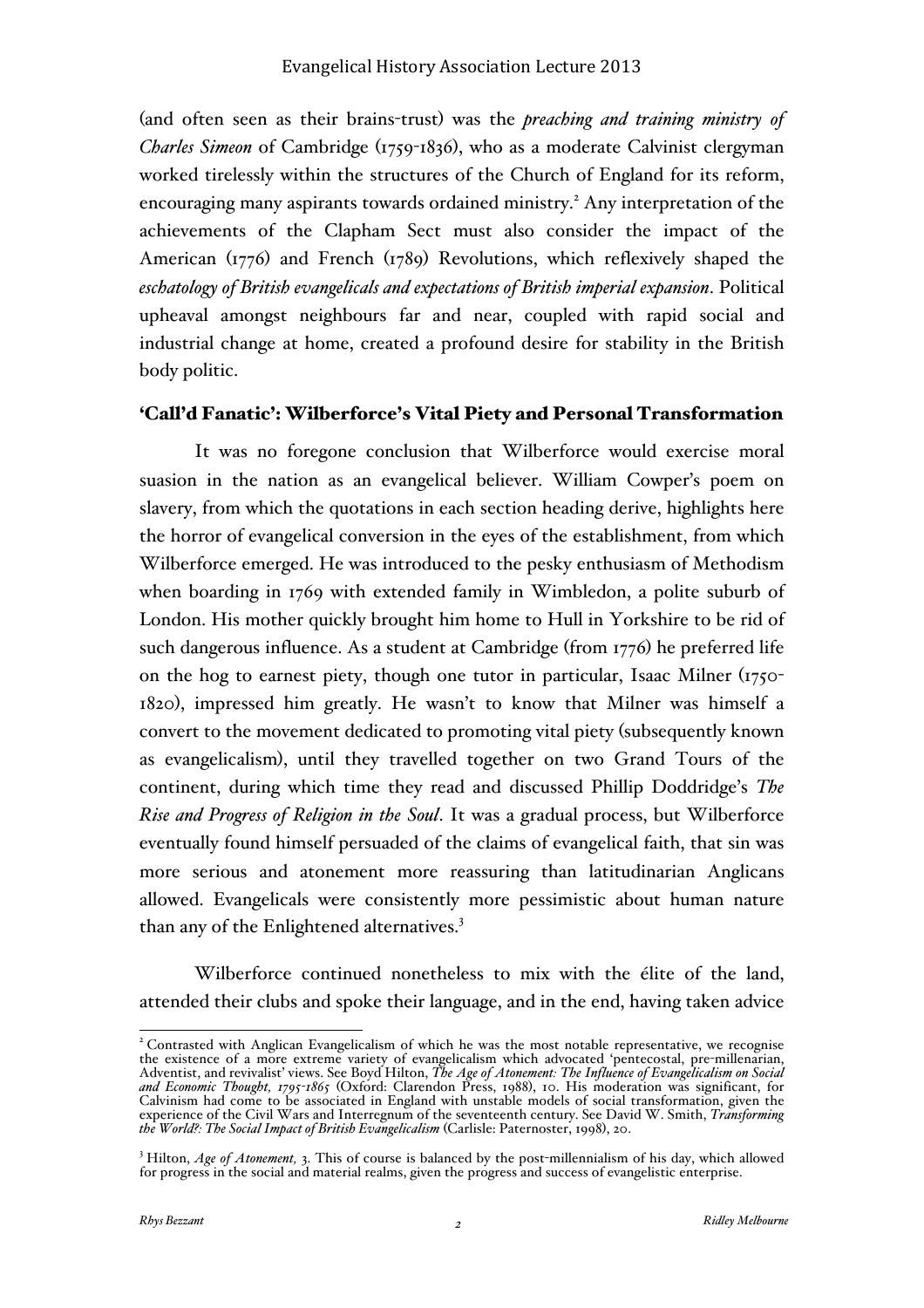from John Newton in a most weighty instance of vocational guidance counselling, decided that he wanted to count the cost, both financial and social, of being an evangelical Christian by *remaining* in public service rather than pursuing ordained ministry. He said prospectively of his life's work in 1787: 'God Almighty has set before me two great objects, the suppression of the slave trade and the reformation of manners.' <sup>4</sup> Displaying his passion as apologist and evangelist for the sake of public theology, Wilberforce wrote *A Practical View of the Prevailing Religious System of Professed Christians in the Higher and Middle Classes in this Country Contrasted with Real Christianity*, which was published in 1797 and to the surprise of the publishers had sold 7,500 copies within six months. In this repetitive but seminally important work, sometimes known as *A Practical View* and sometimes as *Real Christianity*, he makes his own theological convictions clear and sets an agenda for public life. He makes an appeal to the ruling class of England to reject its nominal Christian faith:

Their standard of right and wrong is not the standard of the Gospel … If we would know the truth, their opinions on the subject of religion are not formed from the perusal of the Word of God. The Bible lies on a shelf unopened. And they would be wholly ignorant of its contents, except for what they hear occasionally in church. Or perhaps they retain vague traces of the truth in their memories from the lessons of childhood.<sup>5</sup>

Instead he wants the leaders of the land to pursue true heart religion, which consisted of repentance of *sin*, acceptance of free *salvation*, with the expectation of *sanctification* by the Spirit.<sup>6</sup> A sharp and personal challenge is given:

Far different is the humiliating language of true Christianity. From it we learn that man is<br>an apostate creature. He has fallen from his high, original state. He is degraded in his nature, and depraved in his faculties. He is indisposed towards the good, and disposed towards evil. Prone to vice, it is natural and easy for him to sin. Disinclined toward virtue, it is difficult and arduous to seek it. He is tainted with sin, not slightly and superficially, but radically, and to the very core of his being. Even though it may be humiliating to acknowledge these things, still this is the biblical account of man.<sup>7</sup>

Each of us – for himself – needs to solemnly ask the question: Have *I* fled for refuge to the appointed hope? … Let us labor, then, to affect our hearts with a deep conviction of our need for the Redeemer, and of the value of His offer to mediate. Let us fall down humbly before the throne of God, pleading pity and pardon in the name of the Son of His love. Let us beseech Him to give us a true spirit of repentance, and of hearty, undivided<br>faith in the Lord Jesus.<sup>8</sup>

<sup>&</sup>lt;sup>4</sup> It should be remembered that the reformation of manners meant something more substantial than table etiquette, but rather the moral education of the nation which would result in fewer transgressions of the law and convictions of crimes, enabling security of family and town life.

<sup>5</sup> William Wilberforce, *Real Christianity: Contrasted with the Prevailing Religious System* (Portland: Multnomah, 1982), 3.

<sup>6</sup> These three are expressly listed: Wilberforce, *Real Christianity,* 85.

<sup>7</sup> Wilberforce, *Real Christianity,* 10.

<sup>8</sup> Wilberforce, *Real Christianity,* 40.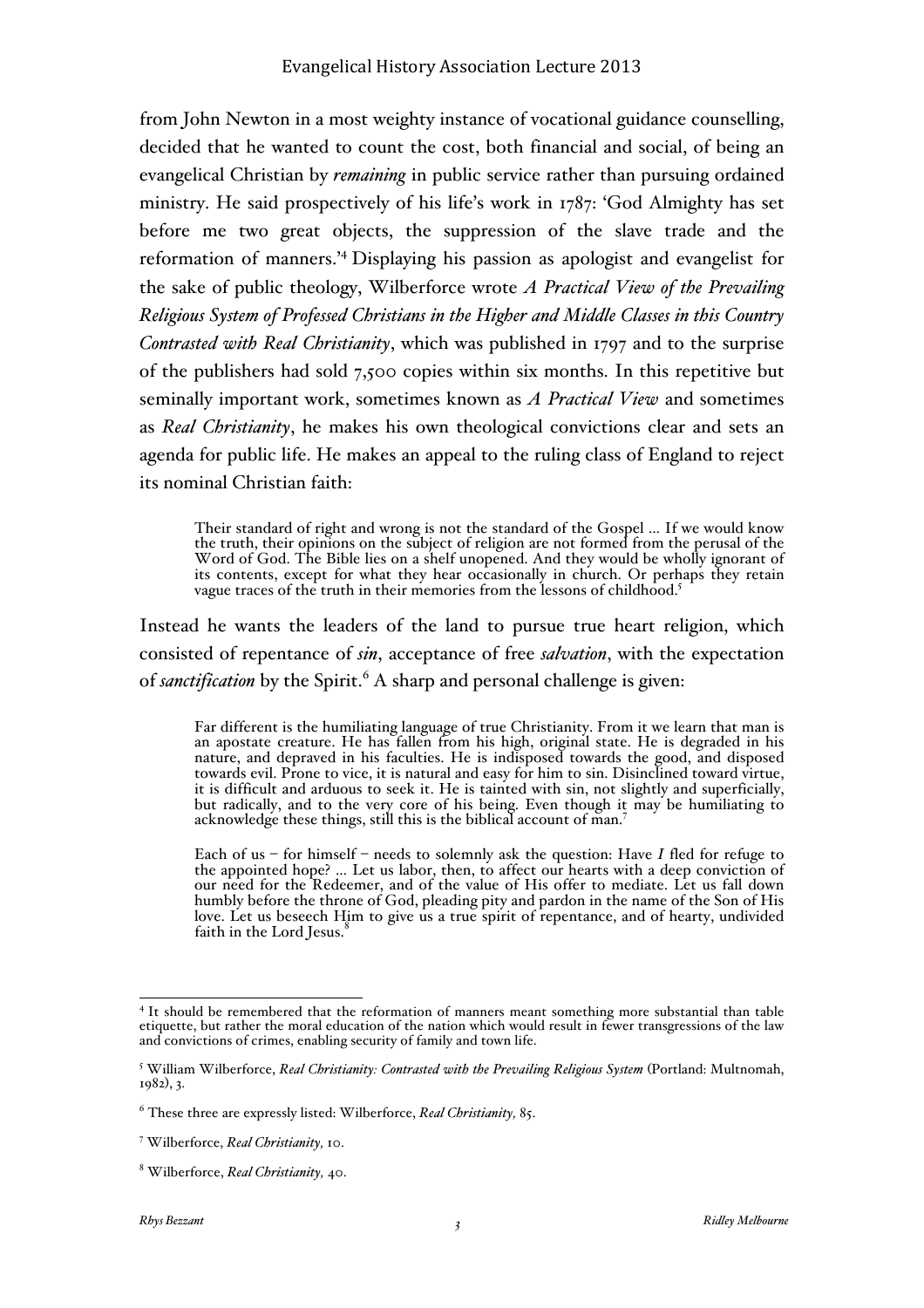This is the cardinal point on which the whole of Christianity turns … The nature of that holiness which the true Christian seeks to possess is none other than the restoration of the image of God in his soul. Obtaining it depends entirely on the operation of God's Holy Spirit.<sup>9</sup>

The work is highly practical, not surprising for a leader without formal theological training, <sup>10</sup> and the theological argument is set within a highly individualistic framework with next to no mention of ecclesiology <sup>11</sup> or eschatology, apart from warning readers to flee to Christ in this world to avoid punishment in the next.<sup>12</sup> The moralising tone urges readers to demonstrate Christian love as the climax of a concatenation of virtues, and occasionally parallels the vocabulary of Jonathan Edwards (1703-1758) and other moral philosophers to place the affections at the centre of human nature, although Wilberforce admits that he has never read Edwards on original sin.<sup>13</sup>

As for any sense of reality being dynamic, Wilberforce is hesitant. The language of Kingdom is conspicuous by its absence (although very occasionally it is used to describe the sphere of life to which individual conversion leads). Apocalyptic vocabulary is applied to the moment of conversion, when we are dramatically liberated from sin by a Saviour, but the return of Christ is at best a medium term prospect. Mindful of external revolutionary threats and domestic challenges to social order or religious propriety, Wilberforce is careful not to suggest that evangelical faith is levelling or destabilising: the political elite maintained an almost feudal attitude of *noblesse oblige* in their hierarchical care for the nation long after industrial and social reality had pointed to new contingencies.14 Indeed, he is more likely to point out the more modest sins of

 <sup>9</sup> Wilberforce, *Real Christianity,* 87.

<sup>&</sup>lt;sup>10</sup> Derek J. Tidball, *Who are the Evangelicals? Tracing the Roots of the Modern Movements* (London: HarperCollins, 1994), 37.

<sup>&</sup>lt;sup>11</sup> John Wolffe cites Wilberforce's High Church contemporary, Charles Daubeny, who criticised its 'inadequate doctrine of the church.' See John Wolffe, 'William Wilberforce's *Practical View* (1797) and Its Reception', in *Revival and Resurgence in Christian History: Papers Read at the 2006 Summer Meeting and the 2007 Winter Meeting of the Eccclesiastical History Society* (Studies in Church History 44; eds. K. Cooper and J.<br>Gregory; Woodbridge: The Boydell Press, 2008), 181.

<sup>12</sup> Hilton, *Age of Atonement,* 25.

<sup>13</sup> Wolffe, 'William Wilberforce's *Practical View*,' 176. Wilberforce writes for example: 'This notion that the emotions are out of place in true religion is commonly held, for people regard emotions as the stronghold of enthusiasm. Yet men are likely to be dupes of misapplied terms. And so we have assumed religion should be rather "rational" than be considered warm and affectionate. Do not admit this claim too hastily. For indeed we shall see that it is really, if I mistake not, a gross and harmful error.' Wilberforce, *Real Christianity,* 28.

<sup>14</sup> Christopher Harvie and H. C. G. Matthew, *Nineteenth-Century Britain: A Very Short Introduction* (Oxford: University Press, 2000), 1. Atkins summarises the challenges as 'structural instability (the rise of the middle classes), changing social morality (prompted by the moral panic attending the loss of the American colonies) and economic or demographic change (industrialization).' See Gareth Atkins, 'Reformation, Revival, and Rebirth in Anglican Evangelical Thought, c.1780-1830', in *Revival and Resurgence in Christian History: Papers*<br>*Read at the 2006 Summer Meeting and the 2007 Winter Meeting of the Eccclesiastical History Society* (Studies Church History 44; eds. K. Cooper and J. Gregory; Woodbridge: The Boydell Press, 2008), 166.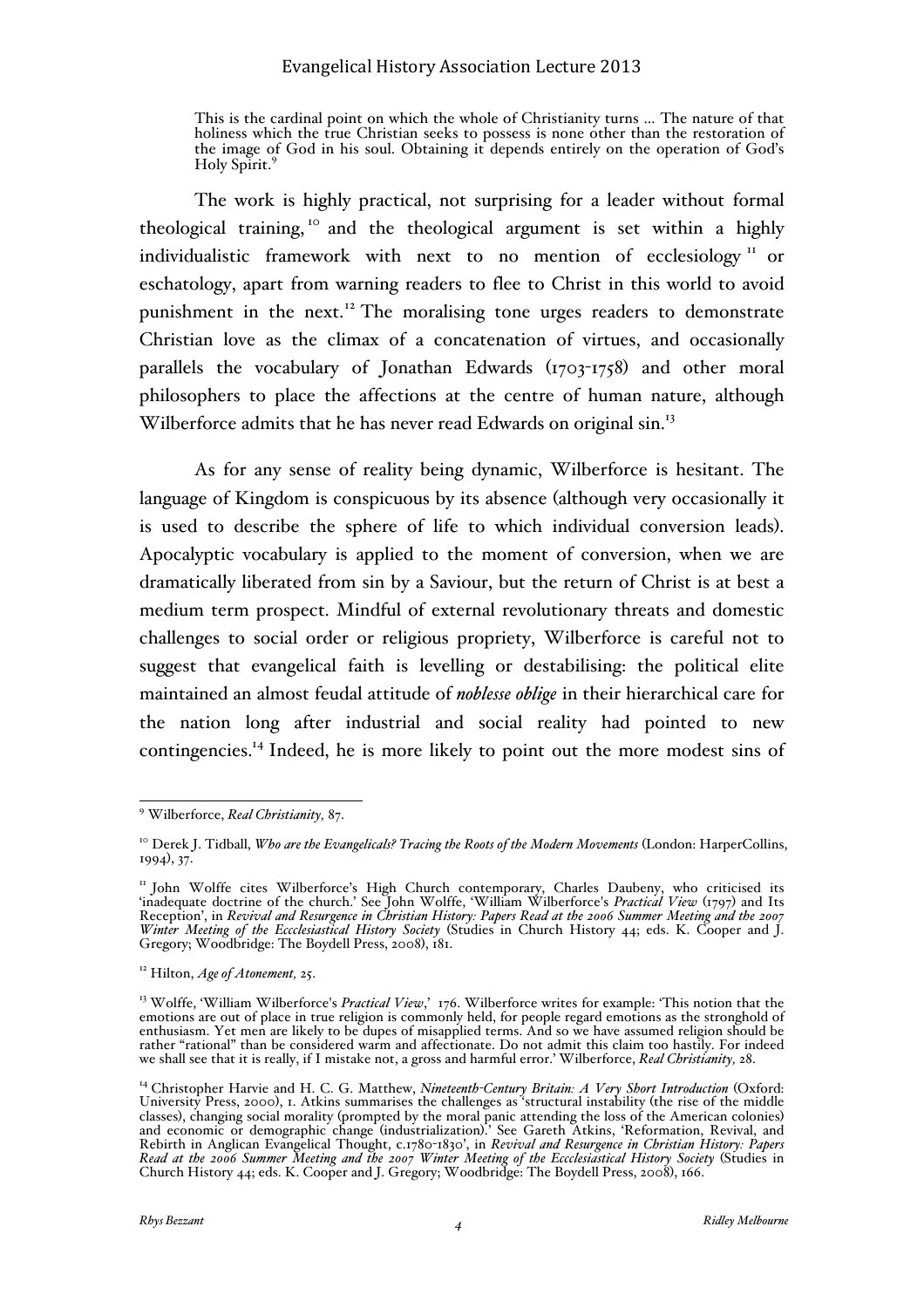the ruling élite than their scandals or egregious failures.<sup>15</sup> Like many of his class, he had a profound sense of duty.<sup>16</sup> While contemporary religious scholars of the modern period are inclined to highlight the *health* of Christianity in eighteenth century England, and to downplay the significance or the impact of Methodism and revivals, this position is not one which Wilberforce endorses: he sees formalism and nominalism among the middle and upper classes as the cause of great moral stagnation in the life of the country, which was detrimental to the Christian leadership of England and the Empire in the world, already under threat with the loss of America in  $1783$ .<sup>17</sup>

However, like other post-millennialists, he subscribes to a theology of hope because of the power of grace to reorient and reform,<sup>18</sup> even if the chief application of this related primarily to individuals. He speaks frequently in *Real Christianity* of the journey that we are on as pilgrims, and presents this world as probationary: 'Dangers beset the Christian's path … The Christian is but a traveller … Life is a state of probation.' <sup>19</sup> Human beings must bear patiently the trials and sufferings of this world, in order that they might develop in sanctification now, and be readied to reach their final state of glory.<sup>20</sup> Though painful, personal progress is assured, and the intentions of providence are comprehensible. Life is best described using the language of gradual transformation and growth, and the goals of reform best achieved through ameliorationist strategies.<sup>21</sup> The great evils being meted out in revolutionary France ('manners corrupted, morals depraved, pleasure-seeking predominant, and above all religion discredited<sup>222</sup>) and the sufferings generated by the American Wars of Independence raised serious concerns in Britain about the relationship between human suffering, moral exertion and divine blessing, for which

 <sup>15</sup> Mark Smith, 'William Wilberforce (1759-1833)', in *The Heart of Faith: Following Christ in the Church of England* (ed. A. Atherstone; Cambridge: Lutterworth Press, 2008), 73. See Wilberforce, *Real Christianity,* 54-56, for examples of '*sober sensualists*.'

<sup>16</sup> Stephen Tomkins, *William Wilberforce: A Biography* (Grand Rapids: Eerdmans, 2007), 221. Such feelings of 'reciprocal duties and obligations' were in contrast with 'a liberal political economy organized around individual rights and liberties. See Christopher Leslie Brown, *Moral Capital: Foundations of British Abolitionism* (Chapel Hill: University of North Carolina Press, 2006), 57.

<sup>&</sup>lt;sup>17</sup> *Real Christianity* contains very little on the issues of slavery, though Wilberforce later wrote *An Appeal to the Religion, Justice and Humanity of the Inhabitants of the British Empire on Behalf of the Negro Slaves in the West Indies*, published in 1823.

<sup>18</sup> Smith, *Transforming the World?* 10.

<sup>19</sup> Wilberforce, *Real Christianity,* 80, 83, 118.

<sup>20</sup> Wilberforce, *Real Christianity,* 124.

<sup>21</sup> Hilton, *Age of Atonement,* 33. See also Brown, *Moral Capital,* 28.

<sup>22</sup> Wilberforce, *Real Christianity,* 104.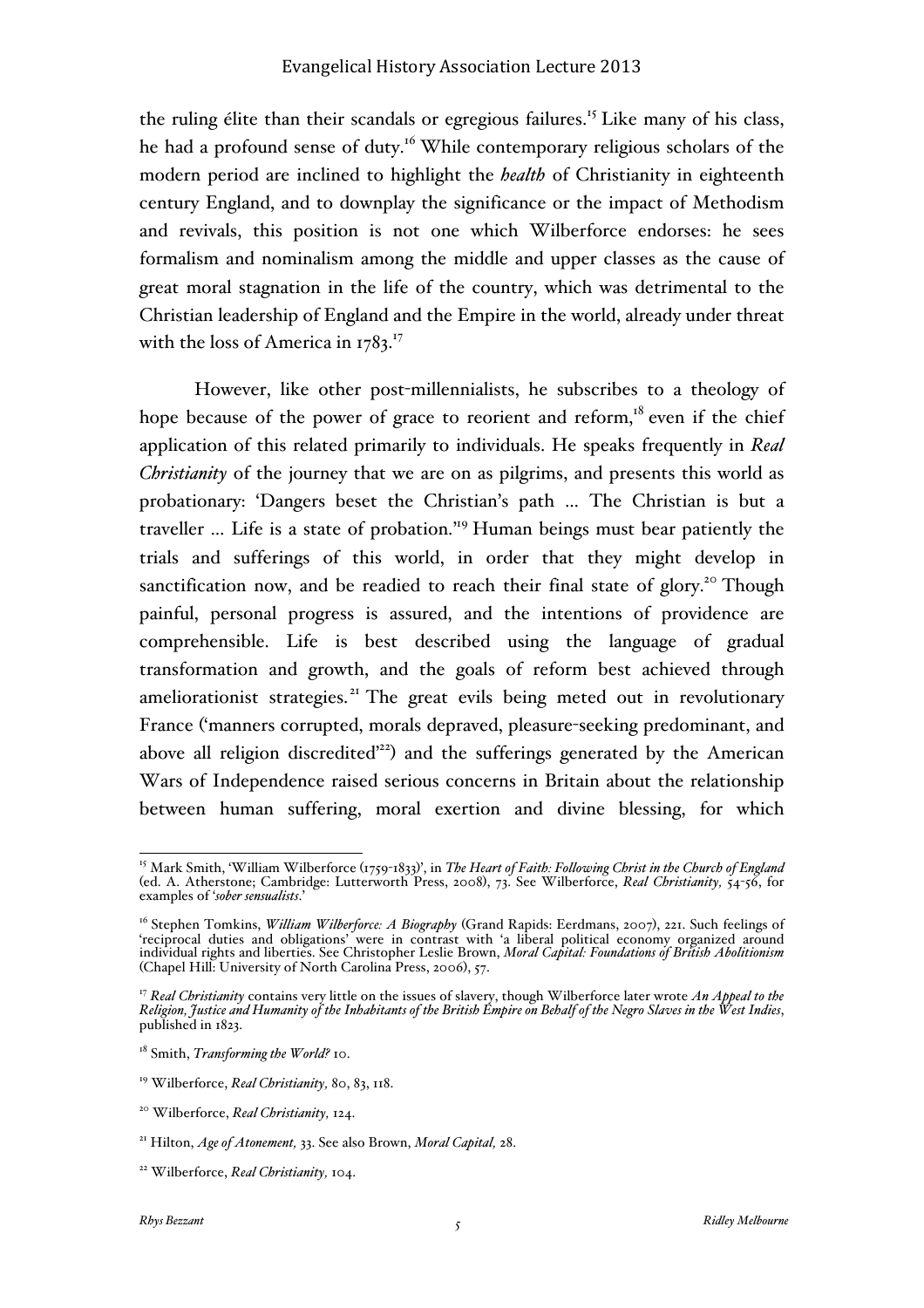Wilberforce's individual eschatology provided at least a provisional answer.<sup>23</sup> The image of a machine (an otherwise common Enlightenment trope), which makes predictable movements, and defines revolutions by means of wheels returning to their point of origin, is a useful visual representation of Wilberforce's understanding of providence, where rising up against suffering is unwarranted (for it is purgative) and therefore interventions by government are unnecessary (for it is passing).

Alongside the more famous attempts in the Parliament between 1789 and 1807 to introduce bills for abolition of the slave trade, Wilberforce was also prominent in promoting voluntary organisations named prosaically the Society for Bettering the Condition of the Poor, the Society for the Relief of Persons Imprisoned for Small Debts, the Society for the Reformation of Prison Discipline, the Society for the Education of Africans, the Society for Giving Effect to His Majesty's Proclamation against Vice and Immorality, not to mention the extraordinarily generous financial contribution he made to such groups and other individuals besides. When he died, he had no home of his own but had been living *ad seriatim* with his children. Though Wilberforce embodies the uncomfortable combination of static social expectations *and* a theology of hope, he becomes an advocate for social transformation when the transformations are incremental, and especially if they can be achieved without government sponsorship. He takes up the idea if not the vocabulary of Edmund Burke (1729- 1797), who argued that society needs to cultivate the love of 'little platoons,' civic organisations acting for the common good, to obviate the need of governments and law to intrude upon the lives of citizens. Optimally, society was viewed as organic and not contractual. <sup>24</sup> Such a position was fully consonant with Wilberforce's own deferential view of politics and society.

On a bigger scale, evangelicalism in the eighteenth century often functioned as an anti-assimilationist movement, providing resources and identity to marginalised social or economic groupings, and encouraging resistance to hegemonic powers. <sup>25</sup> Such was the function of the evangelical cause amongst the Clapham Saints as well: the promotion of vital piety amongst the ruling class in England would encourage their resistance to the godless aspirations of the French revolutionaries, while at the same time leading to the amelioration of hardships

 <sup>23</sup> Hilton, *Age of Atonement,* 17.

<sup>24</sup> Brown, *Moral Capital,* 249.

<sup>&</sup>lt;sup>25</sup> This thesis is foundational to the book: W. Reginald Ward, *The Protestant Evangelical Awakening* (Cambridge: University Press, 1992).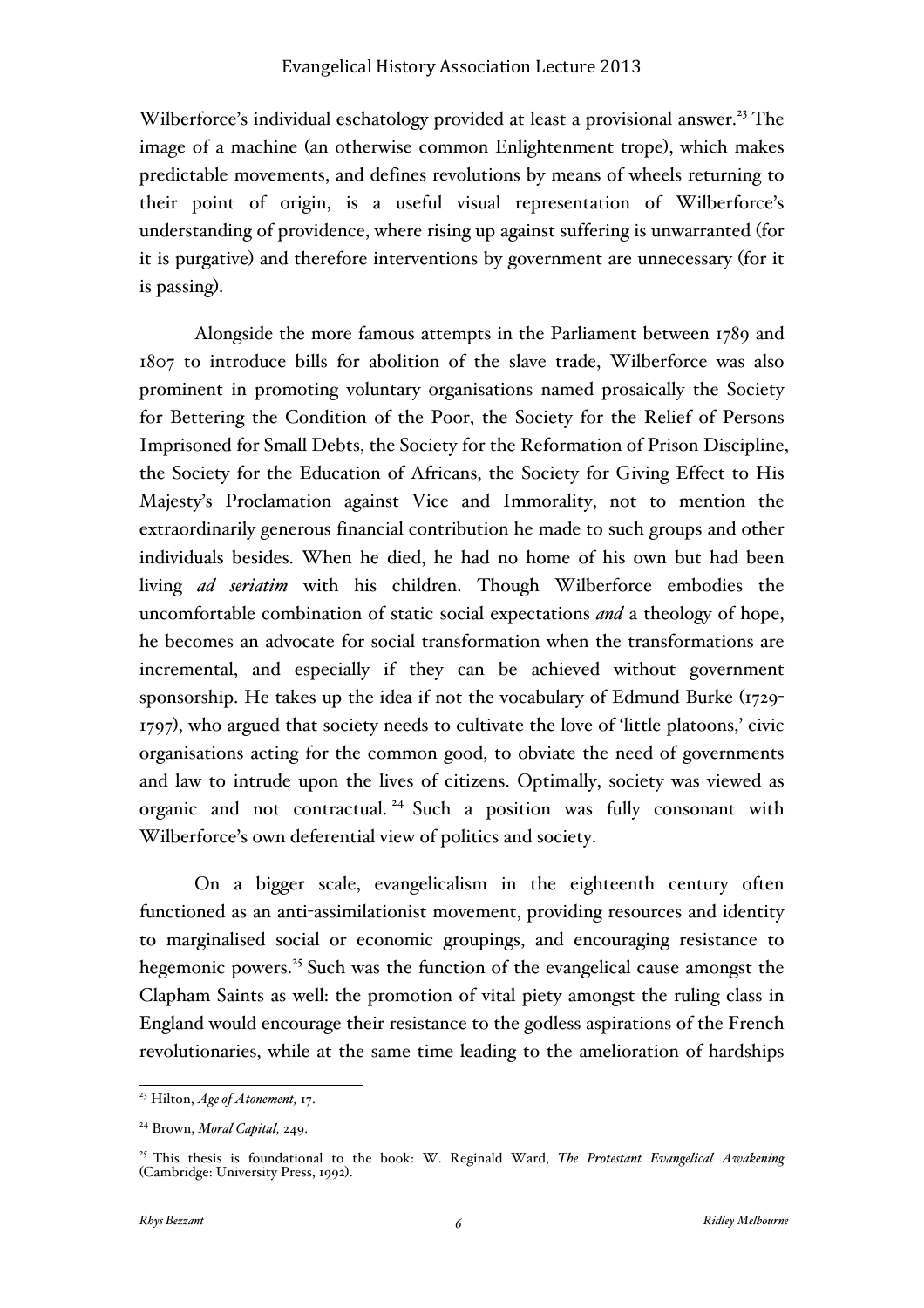amongst the industrial poor, securing at least temporarily social stability and national resilience without substantial social modification. As Smith argues, 'The upper classes needed to be convinced that Evangelical religion, far from presenting a threat to hierarchical society, could actually secure the continuance of it.<sup>26</sup> This 'Clapham moment' in evangelical history is often given an exalted status, for it is interpreted as integrating evangelism and social justice, standing in contrast with 'the great reversal' of the twentieth century when the two pathways of obedience were divorced. Care must be taken not to presume too quickly: the Saints had at best a modest agenda for social justice, and an attenuated framework for conceiving evangelism. Even abolition of the slave trade needs to be understood within the contextual pressures of economics and empire.

# 'Thy glorious cause': Motivations, Contexts, and Strategies for Abolition

Wilberforce and his circle were socially cautious, but theologically radical. They did not invent the cause of abolition – that had been espoused and promoted for a generation at least by American then English Quakers, some traditional believers like Thomas Clarkson (1760-1846), and some Methodist leaders: John Wesley summarised a long-standing position when he called for an end to 'that execrable villainy which is the scandal of religion, of England and of human nature' in 1791. Distinctively, the Saints organised abolitionist sentiment, successfully prosecuted abolitionist strategies, and even developed their own identity around the great moral cause of their day. Though the trade was abolished in 1807, it took another twenty-six years before slave ownership was outlawed in 1833, just a couple of days before Wilberforce died. While postmillennial eschatology ultimately funded their activity, supporting their commitment to the involvement of human agency in social transformation because their expectation was of the return of the Lord in the middle distance, $27$ their primary argument for abolition was a simple appeal to Genesis 1-2 and the equality of all human beings, with due acknowledgement of the model of the Exodus and its validation of redemption. Hannah More (1745-1833) draws her epic poem entitled 'Slavery' to an end with appeal to these doctrines:

And thou! Great source of Nature and of Grace, Who of one blood didst form the human race, Look down in mercy in thy chosen time, With equal eye on Afric's suffering clime:

 <sup>26</sup> Smith, *Transforming the World?* 17.

<sup>&</sup>lt;sup>27</sup> See D. N. Hempton, 'Evangelicalism and Eschatology', *Journal of Ecclesiastical History* 31/2 (1980): 179-194, and Mark Hutchinson and John Wolffe, *A Short History of Global Evangelicalism* (Cambridge: University Pre 2012), 65.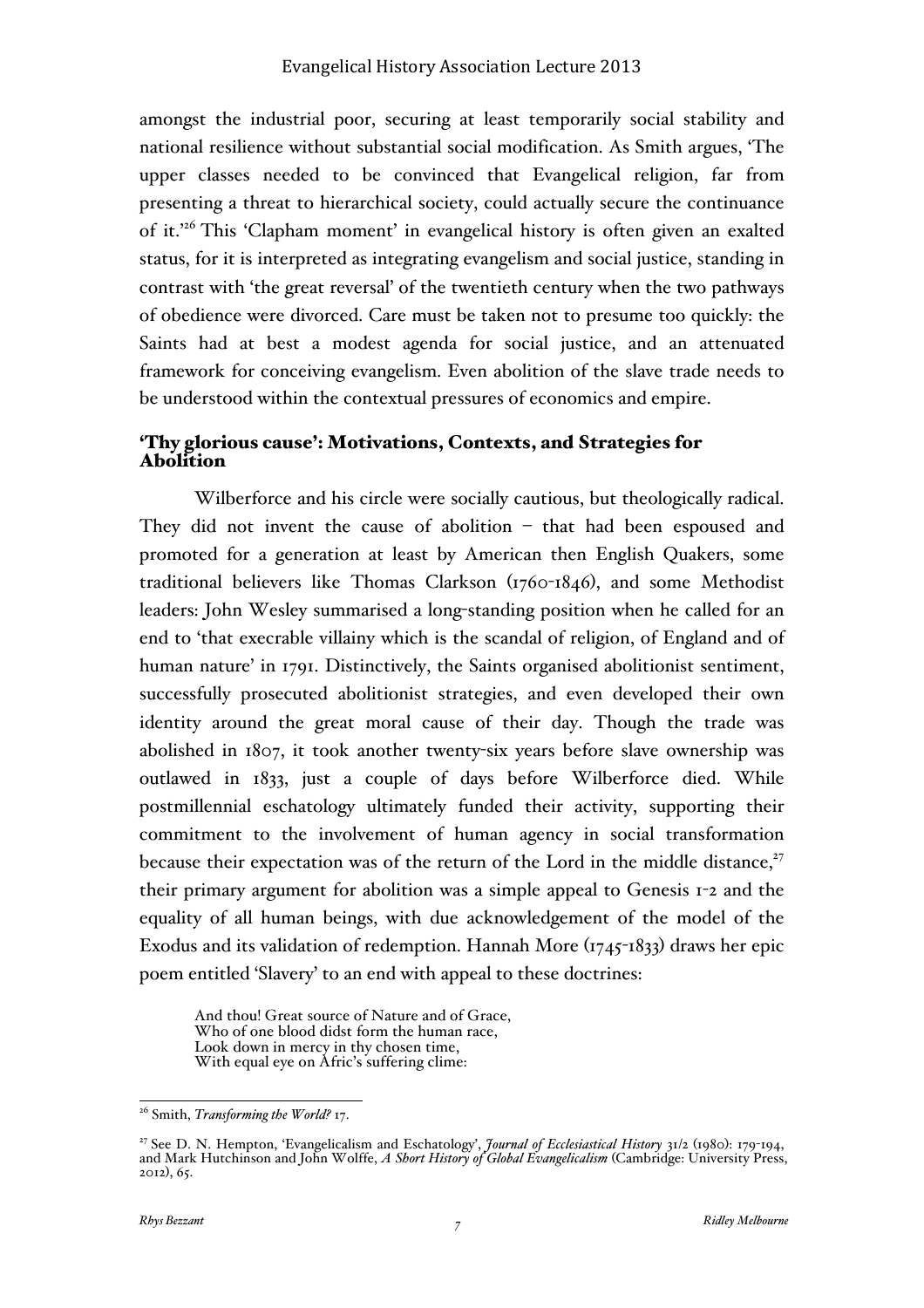Disperse her shades of intellectual night, Repeat thy high behest – Let there be light! Bring each benighted soul, great God, to Thee, And with thy wide Salvation make them free!

The universalising theology of *imago dei* also motivated Josiah Wedgwood (1730- 1795) when he created ceramics in 1787 with an image of a shackled slave and the text 'Am I not a man and a brother?' Ethics which made backward-looking appeal to the stories of beginnings rather than ethics which called in eschatological models of the Kingdom undergirded the movement. As Gareth Atkins states: '[I]t should be emphasized that mainstream Evangelical thought found its roots more in appeal to the past than in prophetic conjecture regarding the future.' $^{\rm 28}$ 

Furthermore, whether articulated or not, some of the primary motivation for abolitionist zeal emerged out of Britain's imperial context. Having lost the American colonies, Britain looked to carve out a new rationale for imperial expansion, one which was built on lofty virtue, not just military might. Her place in the world would be sanctioned as she ruled the seas to bring English rule of law and personal liberty to otherwise politically 'impoverished' peoples. As an example, the revision in 1813 of the Charter of the East India Company, which allowed for the inclusion of missionaries as part of the enterprise, now coupled Christianity with commerce as basic to imperial expansion, and supported the goal of liberation for the religiously and economically enslaved Hindu race.<sup>29</sup> In the eyes of many, the American republican experiment had been compromised by agreement to maintain slavery in the southern states, which Britain now drew attention to in her own superior quest to liberate. It wasn't necessarily a utopian vision but 'accord and security within the empire at a moment of threatened dissolution' which sustained the cause of emancipation.<sup>30</sup>

Most surprisingly of all, however, for leaders steeped in a quasi-feudal paternalism, the abolitionists wanted to promote Free Trade as the core value of Empire, as a consequence of which the reach of government or any other arbitrary authority ought to be restricted and the labour of slaves released. In their eyes, the existence of chattel slavery attested eloquently to distortions in the dynamics of the market. Against those monopolist landowners in the Caribbean who protested that British rights to (human) property were foundational to the English constitution, $3<sup>T</sup>$  the abolitionists and eventually the Parliament built the

<sup>&</sup>lt;sup>28</sup> Atkins, 'Reformation, Revival, and Rebirth,', 173.

<sup>29</sup> Tomkins, *William Wilberforce,* 187-188.

<sup>30</sup> Brown, *Moral Capital,* 234.

<sup>31</sup> Brown, *Moral Capital,* 13.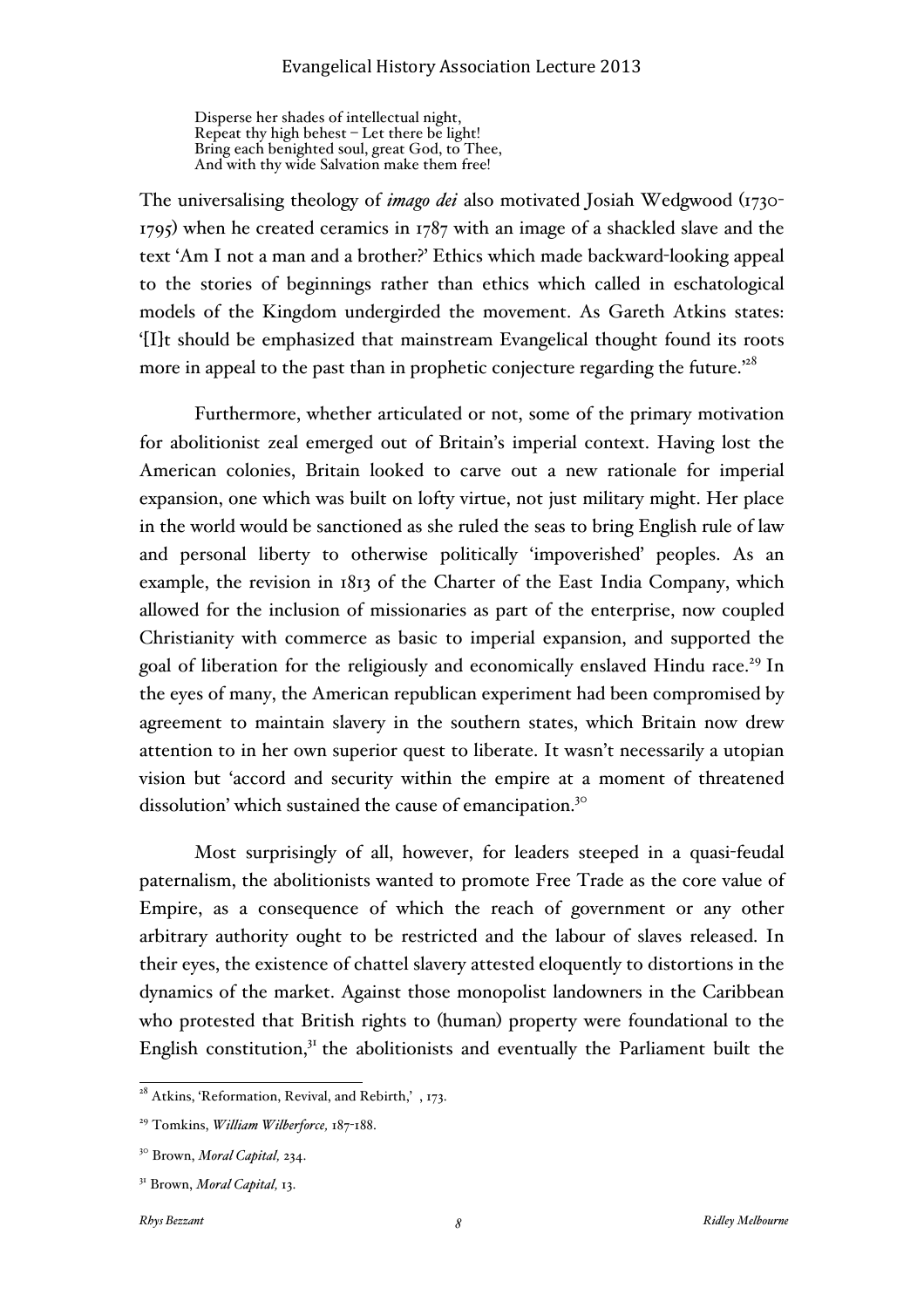case that the economy of the Empire and therefore the Empire itself would be strongest when each human being had the opportunity to participate unfettered in the market. They *were not* actually paternalistic in their economic thought, and held back from interventionist policies in order to secure free trade based on free will.<sup>32</sup> While their success in challenging the slave-trade and ultimately slaveholding was stellar, this ought not to blind us to their more foundational antiinterventionist beliefs, which resulted in further development of capitalist economy but less ongoing success in social transformation motivated by more thorough-going eschatological concerns.

Innovative were also the practical means used in Britain to achieve the cultural shift required for abolition to succeed. Just as William Carey's *Inquiry* (1792) felt modern by virtue of the use of research, statistics, and tables, so the Saints spent much effort in researching their cause. James Stephen (1758-1832) provided first-hand accounts to leaders in England of the deprivations of slavery in the Caribbean where he himself practised at the bar and was horrified at the brutality he witnessed. John Clarkson (1794-1828) and Zachary Macaulay (1768- 1838), as governors of Sierra Leone, were cognisant of the cost of slavery and worked to ameliorate its consequences. The growth in missionary societies at home and the number of missionaries in the field overseas provided additional evidence of evils perpetrated, who argued furthermore that abolition and emancipation would enable better access to the Christian Gospel for Africans who otherwise were denied contact with missionaries by landowners.<sup>33</sup> Home societies drew individuals together to hear stories, raise money, write petitions concerning grievances (an ancient English liberty), and lobby politicians. It was the coincidence of means of mass persuasion, imperial contingencies, and evangelical commitments which together produced not just a spark but a flame.

The byword 'Clapham' needs to be investigated as well. Under the supervision of Henry Venn, curate of Clapham, a village just a few miles south of London, lay leaders in the Church of England bought houses next to each other, sometimes even sharing the same building or grounds, and created an enclave for discussion of social reform, with the extension and coordination of their work facilitated to some degree by the national clerical network which they could access. In an earlier period, abolitionists had gathered at Barham Court in the village of Teston not far south-east of Clapham, creating a similar evangelical

 <sup>32</sup> Hilton, *Age of Atonement,* 98.

<sup>33</sup> Tidball, *Who are the Evangelicals?* 178.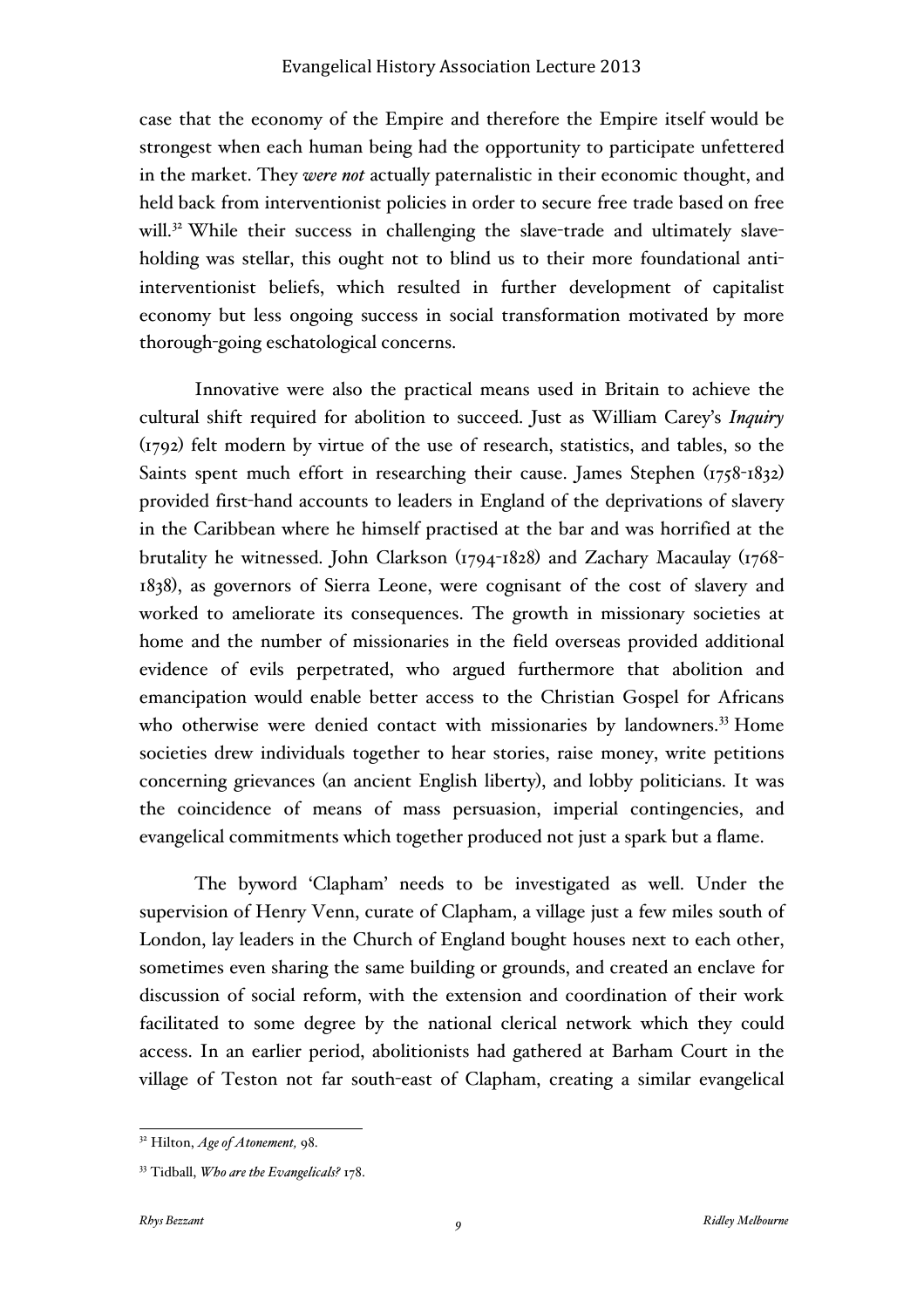community of commitment, debating and sharpening their positions. Now, closer to the metropolitan centre of power, the Claphamites formed an alternative Eden-like community which functioned not unlike a lay monastery: retreating from the world in suburban seclusion with like-minded believers in order better to infiltrate and impact society for Christ. The country estate of Count Zinzendorf (1700-1760), the German Pietist leader, had functioned similarly as a lay refuge in Saxony. James Davison Hunter in his innovative analysis of late modern sociology uses the Clapham Sect as an example of the importance of networking which has an impact bigger than any individual.<sup>34</sup> He is hesitant to baptise the 'big man theory of history,' in which significant individuals seem single-handedly to change the course of events without acknowledging collaboration or context. They successfully took faith into the public sphere when individuals in one realm were able to find support, encouragement and mutual openings in another. The fact that this circle was drawn around an Anglican parish church attests the fact that it was not merely the Methodist parachurch movement which was entering a new stage at the turn of the nineteenth century. The Saints had distinct models and motives in this semi-rural idyll.<sup>35</sup> Rather than defending the potency of evangelical faith alone to transform the world, the model emerging from these reflections suggests instead that broad kinds of social, political, religious and economic mutuality, sometimes intentional, sometimes not, sharpened by persevering faith, were the catalysts which brought substantial resources to shape culture and bring healing.

### 'Thou hast achieved a part': The muted legacy of the Clapham Circle

The Saints were the fathers and mothers of Victorian religion, which was dominated by the evangelical cause until the middle of the nineteenth century. Though now viewed prejudiciously as moralistic and sectarian, the Clapham Sect and its immediate followers had great and early success, infiltrating the highest levels of government (Spencer Perceval was the first evangelical Prime Minister from 1809 to 1812) and the church (John Bird Sumner was the first evangelical Archbishop of Canterbury between 1848 and 1862). The Saints' Sabbatarian commitment may appear quaint at best or at worst heavy-handed paternalism, but in its day was both an opportunity to provide time off for industrial workers and to maintain Christian convictions in the light of France's abolition of the

 <sup>34</sup> James Davison Hunter, *To Change the World: The Irony, Tragedy, and Possibility of Christianity in the Late Modern World* (New York: Oxford University Press, 2010), 73-74.

<sup>&</sup>lt;sup>35</sup> Of note is the conversion of Charles Simeon which also had little to do with Methodist forms of faith. Simeon was in Cambridge (not Oxford), was confronted not with an itinerant preacher but the liturgical requirement to participate in the Lord's Supper, and read Anglican not Methodist divines to secure personal assurance of sins forgiven through a crucified messiah. See Smith, *Transforming the World?* 14.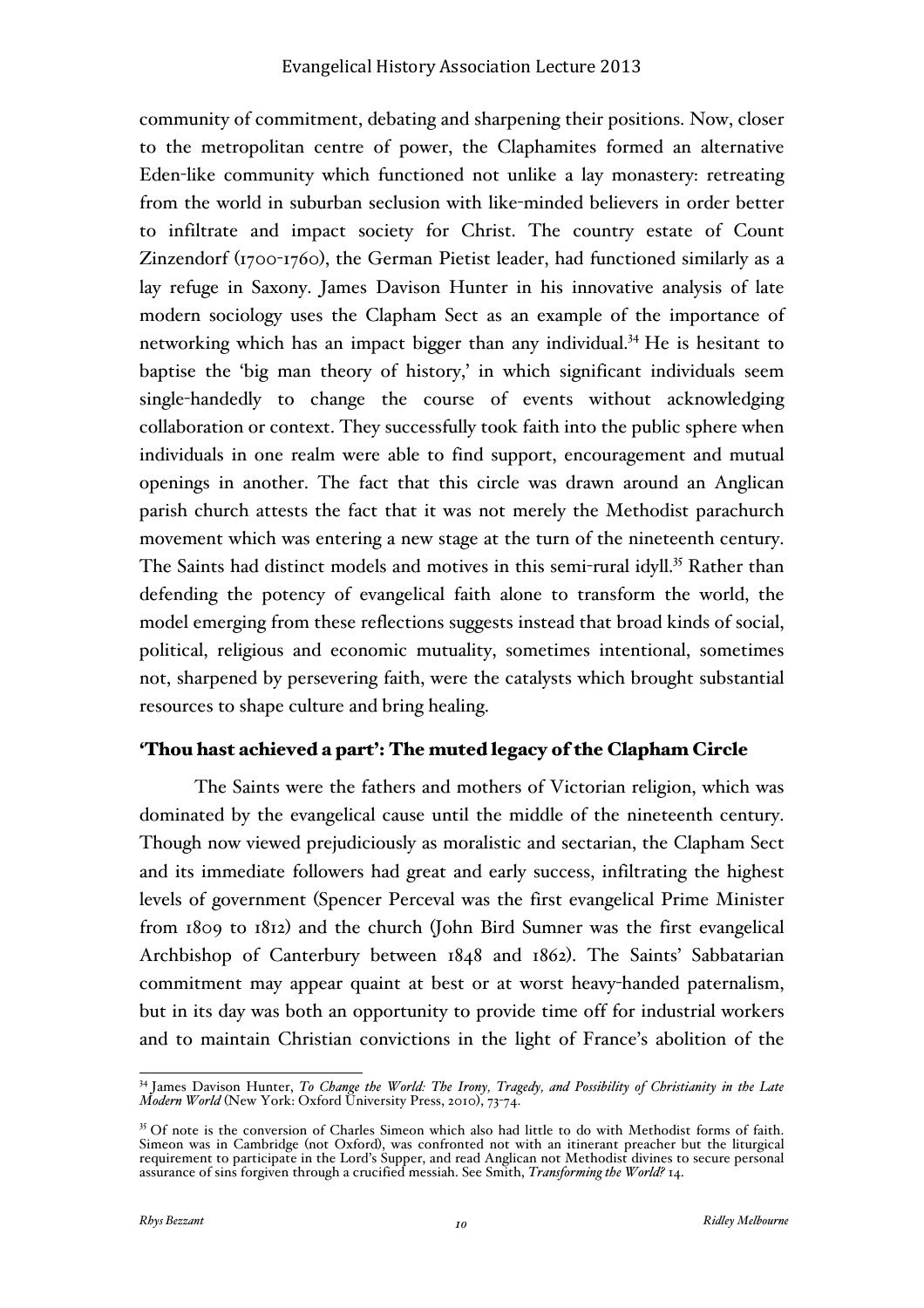Christian calendar in 1793 during the iconoclastic period of the Terror.<sup>36</sup> Other significant achievements were the appointment of Richard Johnson as naval chaplain to the First Fleet and Botany Bay penal settlement through the instrumentality of the Eclectic Society, and their work later provided inspiration for the final abolition of transportation of convicts to Australia in 1868.

More circumspectly, it has recently been argued that support by the Clapham Sect for conservative governments who suppressed industrial and social reforms in England in the early nineteenth century made for an equivalence between the Gospel and the ruling class, creating a 'religious ideology' when framed in later Marxist terms.<sup>37</sup> The French sociologist Halévy had earlier made this case in relation to Methodism: England was apparently spared the anarchy of revolution in the eighteenth century because evangelical revivals had worked to improve the condition of working-class families, thereby securing the power of industrial and mercantile interests. As Smith provocatively suggests:

[I]n its Wilberforcean form Evangelicalism may have achieved the success it sought in renewing the Establishment, but a high price was paid for this if, by identifying the Gospel with an élite culture and a deeply conservative approach to domestic politics, it alienated the growing numbers of people who were now challenging the patriarchal structures of British society and calling for radical social reforms. Without intending it, the movement associated with the Clapham Sect may have been a significant factor in the<br>long-term decline of religion in the United Kingdom.<sup>38</sup>

It appeared that the leaders of the second generation of evangelicals failed not only to pass on their own religious priorities to other social classes and to the rapidly increasing percentage of the nation under  $24$  years of age<sup>39</sup>, but their biological children frequently gave up the convictions amongst which they had been nurtured as well. Perhaps, as is often suggested, boarding house life for the scions of the nobility was already difficult enough without adding the challenge of evangelical lifestyle, leading to their assimilation into broad church traditions (for example Samuel Wilberforce who became Bishop of Oxford).<sup>40</sup> For some evangelicals later in the century, the frightening prospect of Catholic emancipation in England and Ireland, revocation of the protectionist Corn Laws of 1815, and outbreaks of cholera together betokened the end of the world,

 <sup>36</sup> Wilberforce, *Real Christianity,* 61.

<sup>37</sup> Smith, *Transforming the World?* 19.

<sup>&</sup>lt;sup>38</sup> Smith, *Transforming the World*? 19. More recently, the Halévy Thesis has been scrutinised and found wanting. Though there was little social upheaval in England in the eighteenth century compared with France, this may have been connected to the existence of spaces in the Empire outside of Britain to which conflicts with an origin in Britain had been exported. Britain outsourced the consequences of social tensions!

<sup>39</sup> Boyd Hilton, *A Mad, Bad, and Dangerous People? England 1783-1846* (The New Oxford History of England; Oxford: Clarendon Press, 2006), 5.

<sup>40</sup> Tidball, *Who are the Evangelicals?* , 228.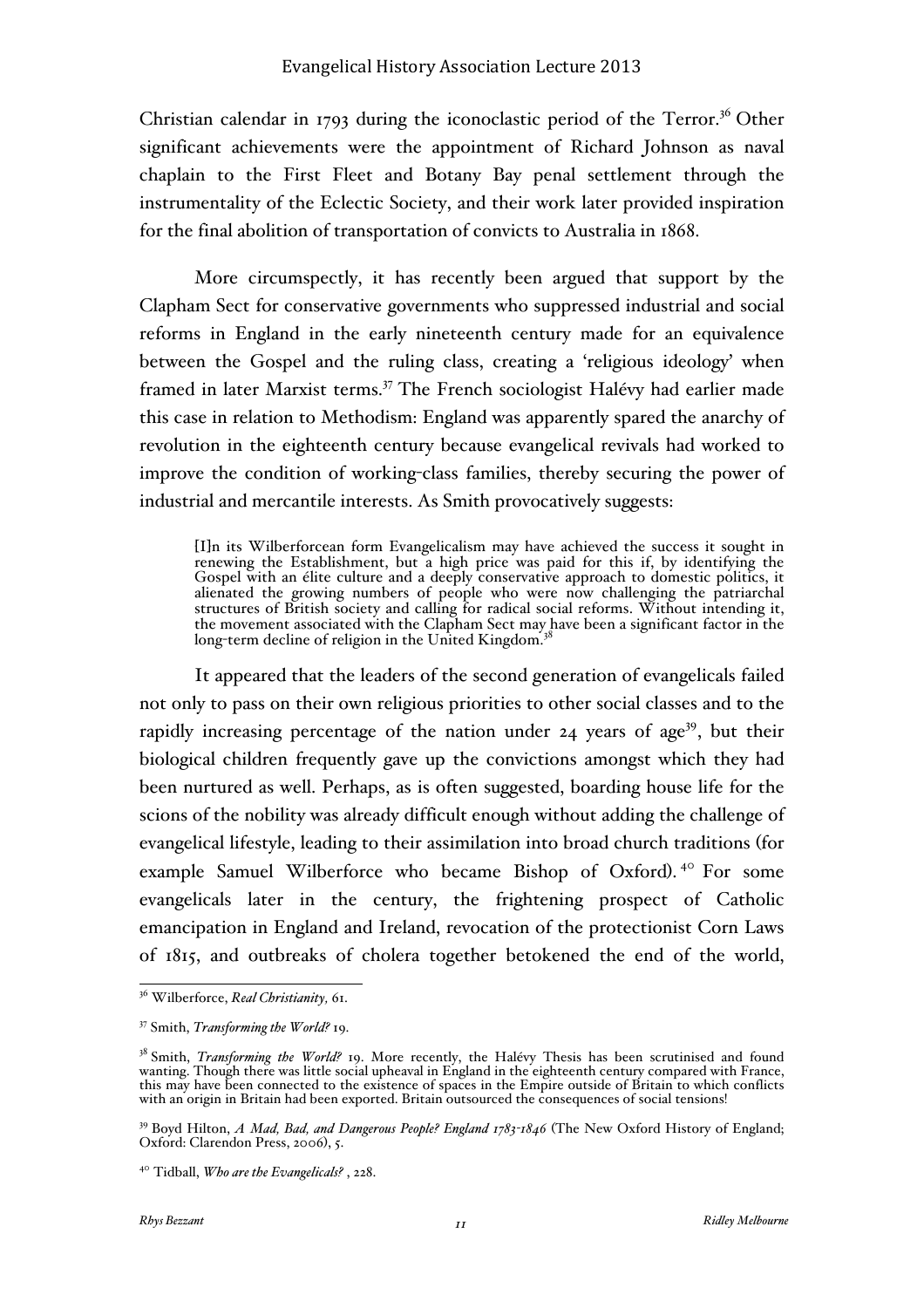displacing post-millennial with pre-millennial faith and generating a new kind of paternalistic outlook on morality (if not material life) now to fit *interventionist views* of providence. <sup>41</sup> There was loss of a bigger vision for social transformation amongst evangelicals. The worldview of the Saints had been static at worst, cyclical at best, yet either way they proved themselves not up to the task of sustaining their own best efforts. Their power today resides especially in their moral courage rather than their model of Christian social ethics.

Paul's letter to Philemon bears some reflection in relation to these conclusions. With a modest proposal for the renegotiation of master-servant relationships considering the impact of Christian conversion, Paul advances his expectation that his heart would be refreshed if Philemon were to welcome home Onesimus his runaway slave. Paul doesn't appeal to a renovated world to substantiate his cause, but rather grounds his request in free deference to his authority and in the possibility offering substitutionary repayment for Philemon's loss. Paul neither barks commands nor dreamily inspires, but makes concrete responsibilities in genuine relationships the load-bearing structure of social renewal. Such transformation must begin with faith and love, though hope might yet emerge to secure their longevity together in a larger home.

 <sup>41</sup> Hilton, *Age of Atonement,* <sup>16</sup>-17.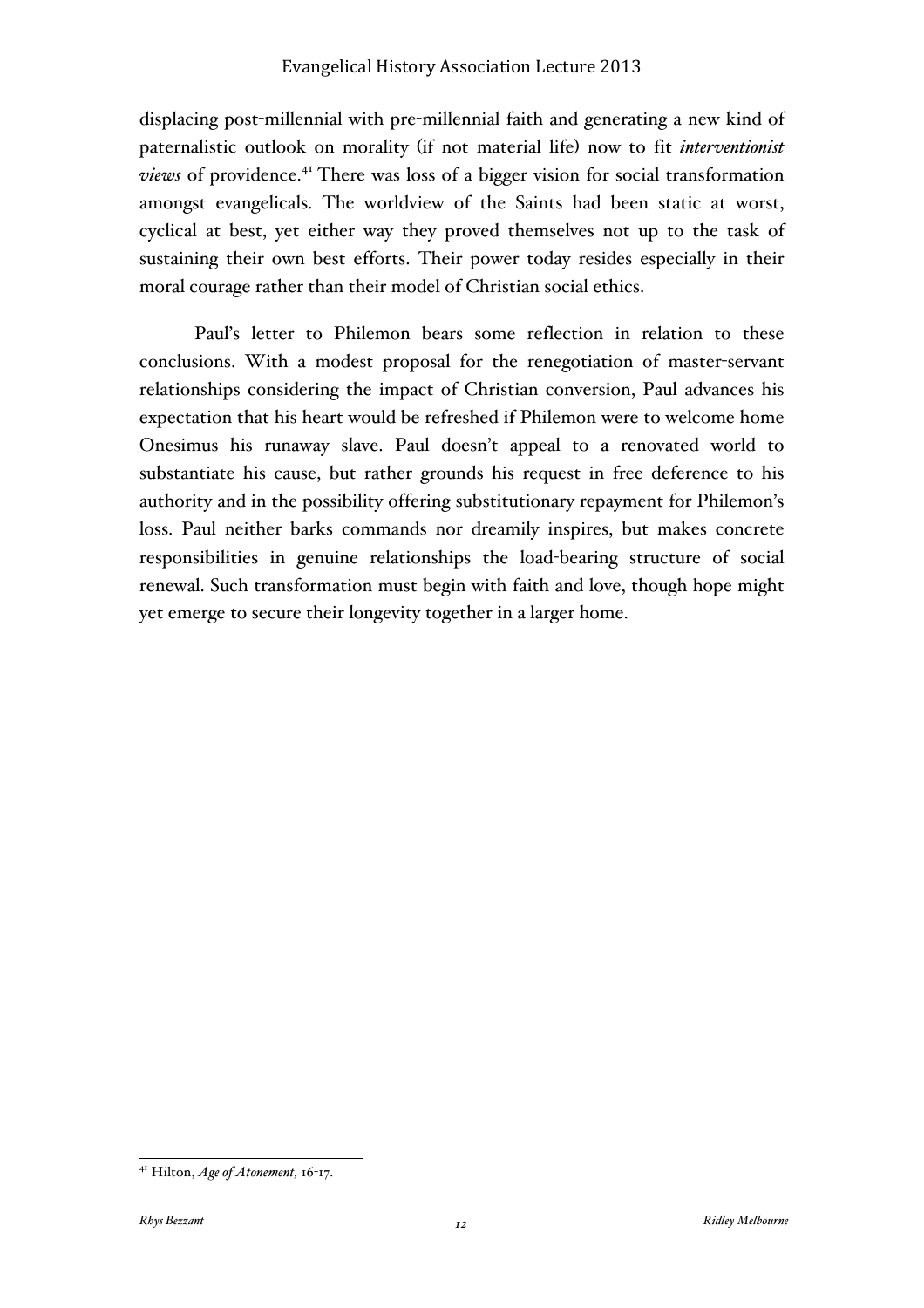### BIBLIOGRAPHY

- Atkins, Gareth. 'Reformation, Revival, and Rebirth in Anglican Evangelical Thought, c.1780-1830'. Pages 164-174 in *Revival and Resurgence in Christian History: Papers Read at the 2006 Summer Meeting and the 2007*  Winter Meeting of the *Eccclesiastical History Society*. Studies in Church History 44. Edited by Kate Cooper and Jeremy Gregory. Woodbridge: The Boydell Press, 2008.
- Brown, Christopher Leslie. *Moral Capital: Foundations of British Abolitionism.* Chapel Hill: University of North Carolina Press, 2006.
- Harvie, Christopher and H. C. G. Matthew. *Nineteenth-Century Britain: A Very Short Introduction.* Oxford: University Press, 2000.
- Hempton, D. N. 'Evangelicalism and Eschatology'. *Journal of Ecclesiastical History* 31/2 (1980): 179-194.
- Hilton, Boyd. *The Age of Atonement: The Influence of Evangelicalism on Social and Economic Thought, 1795-1865.* Oxford: Clarendon Press, 1988.
- --------. A Mad, Bad, and Dangerous People? England 1783-1846. The New Oxford History of England. Oxford: Clarendon Press, 2006.
- Hunter, James Davison. To Change the World: The Irony, Tragedy, and Possibility of Christianity in the Late Modern World. New York: Oxford University Press, 2010.
- Hutchinson, Mark and John Wolffe. A Short History of Global Evangelicalism. Cambridge: University Press, 2012.
- Smith, David W. *Transforming the World?: The Social Impact of British* Evangelicalism. Carlisle: Paternoster, 1998.
- Smith, Mark. 'William Wilberforce (1759-1833)'. Pages 71-80 in The Heart of Faith: Following Christ in the Church of England. Edited by Andrew Atherstone. Cambridge: Lutterworth Press, 2008.
- Tidball, Derek I. *Who are the Evangelicals? Tracing the Roots of the Modern Movements.* London: HarperCollins, 1994.
- Tomkins, Stephen. *William Wilberforce: A Biography.* Grand Rapids: Eerdmans, 2007.
- Ward, W. Reginald. The Protestant Evangelical Awakening. Cambridge: University Press, 1992.